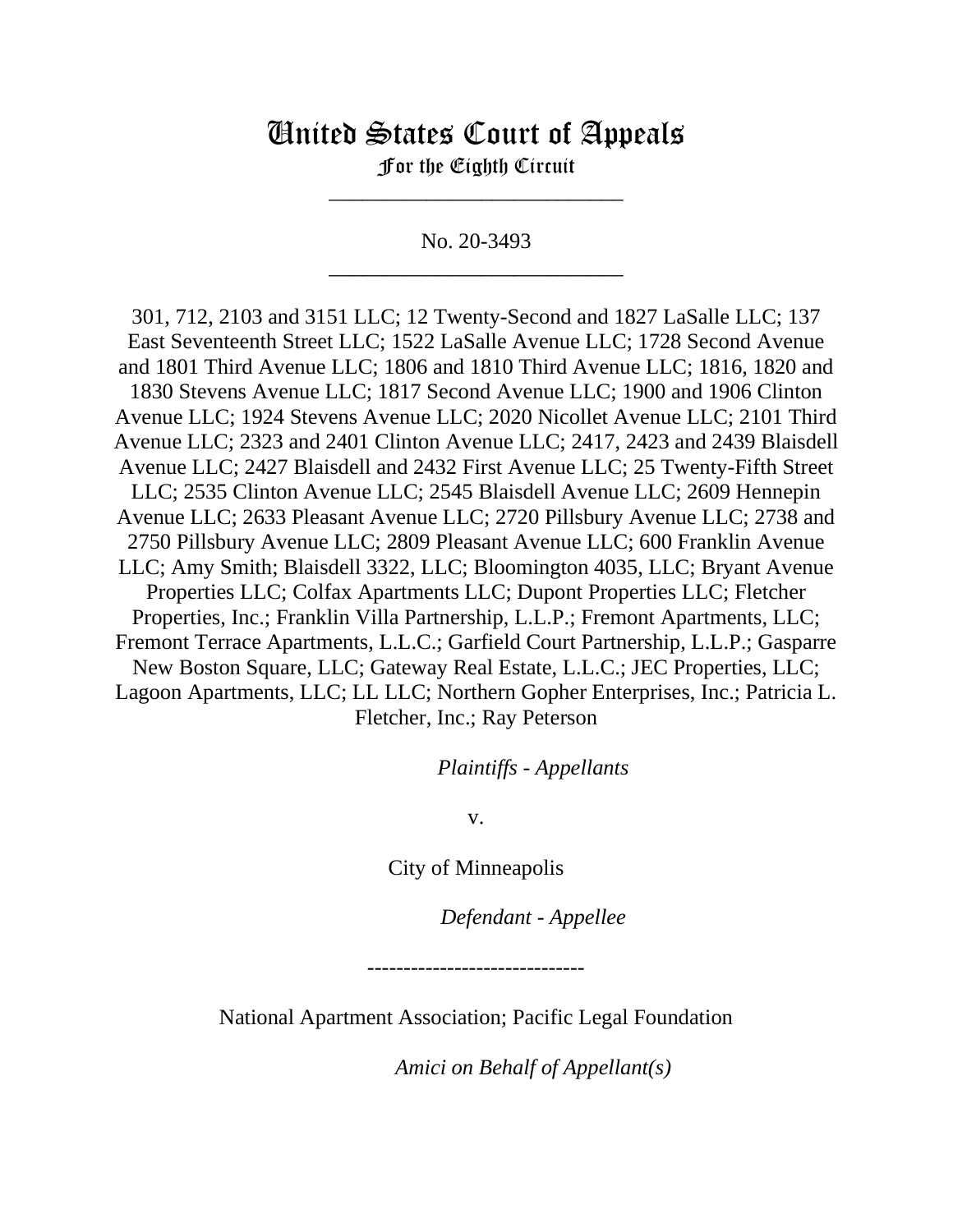Home Line; Housing Justice Center; Lawyers' Committee for Civil Rights Under Law; Mid-Minnesota Legal Aid; Minnesota Collaborative Justice Initiative; Violence Free Minnesota

*Amici on Behalf of Appellee(s)*

Appeal from United States District Court for the District of Minnesota

\_\_\_\_\_\_\_\_\_\_\_\_

\_\_\_\_\_\_\_\_\_\_\_\_

Submitted: October 20, 2021 Filed: March 14, 2022

\_\_\_\_\_\_\_\_\_\_\_\_

\_\_\_\_\_\_\_\_\_\_\_\_

Before SMITH, Chief Judge, WOLLMAN and BENTON, Circuit Judges.

BENTON, Circuit Judge.

The Minneapolis City Council enacted Ordinance No. 244.2030 in 2019. It requires landlords to evaluate applicants for rental housing by either (1) "inclusive screening criteria" or (2) "individualized assessment." Under the first option, applicants may not be rejected due to specifically listed criminal, credit, or rental history. Under the second option, applicants may be rejected for these or other lawful reasons, but the landlord must "accept and consider all supplemental evidence provided with a completed application to explain, justify, or negate the relevance of potentially negative information revealed by screening" and must notify the applicant in writing, specifying the basis for denial and explaining why supplemental evidence "did not adequately compensate for the factors that informed the landlord's decision."

Owners and managers of multi-unit buildings leased for residential use challenged the Ordinance under the Fifth Amendment's Takings Clause and the Fourteenth Amendment's Due Process Clause (and similar provisions of the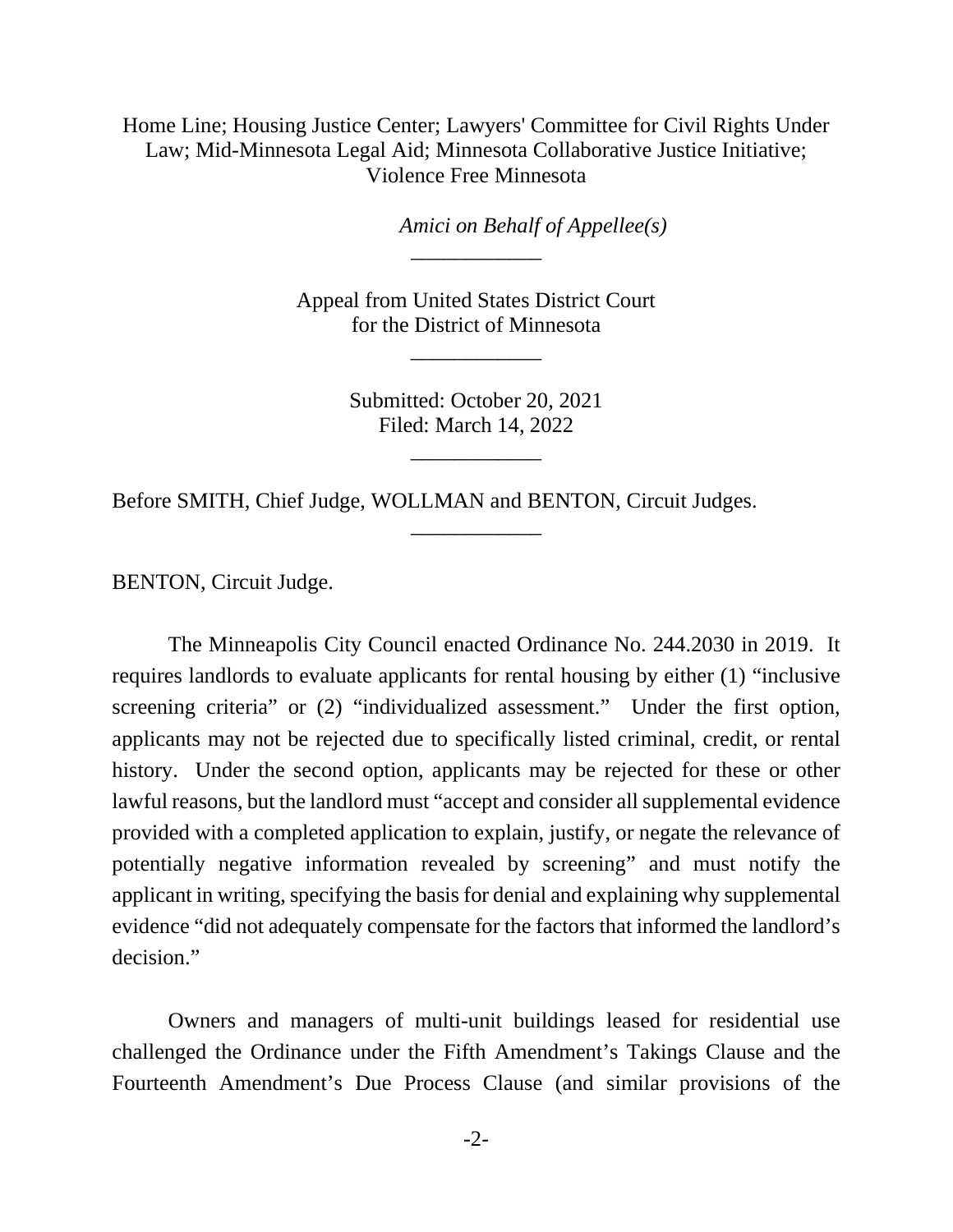Minnesota Constitution).<sup>[1](#page-2-0)</sup> The district court<sup>[2](#page-2-1)</sup> denied the landlords' motion for a preliminary injunction, ruling they had not shown irreparable harm or a likelihood of success on the merits. The landlords appeal. Having jurisdiction under 28 U.S.C.  $§1292(a)(1)$ , this court affirms.

I.

The United States and Minnesota constitutions prohibit the taking of private property for public use without just compensation. **U.S. Const. amend. V**; *Chicago, Burlington & Quincy R.R. v. Chicago*, 166 U.S. 226, 241 (1897) (applying the Takings Clause to the states through the Fourteenth Amendment); **Minn. Const. art. I, § 13**. The "clearest sort of taking" is when the government physically invades or appropriates private property, whether permanently or temporarily. *Cedar Point Nursery v. Hassid*, 141 S. Ct. 2063, 2071, 2074 (2021). A taking may also occur "[w]hen the government, rather than appropriating private property for itself or a third party, instead imposes regulations that restrict an owner's ability to use his own property." *Id.* at 2071. A use restriction "goes too far" if it fails "the flexible test developed in *Penn Central*, balancing factors such as the economic impact of the regulation, its interference with reasonable investment-backed expectations, and the character of the government action." *Id.* at 2072, *citing Penn Cent. Transp. Co. v. New York City*, 438 U.S. 104, 124 (1978).

The landlords argue that the Ordinance is either a physical-invasion taking or a *Penn Central* taking. According to the district court, the landlords failed to show a likelihood of success on either claim. This court reviews the district court's material factual findings for clear error, its legal conclusions de novo, and its

<span id="page-2-0"></span><sup>&</sup>lt;sup>1</sup>The landlords also claimed that the Ordinance compelled speech and was unconstitutionally vague and overbroad, issues not raised on appeal.

<span id="page-2-1"></span><sup>&</sup>lt;sup>2</sup>The Honorable Paul A. Magnuson, United States District Judge for the District of Minnesota.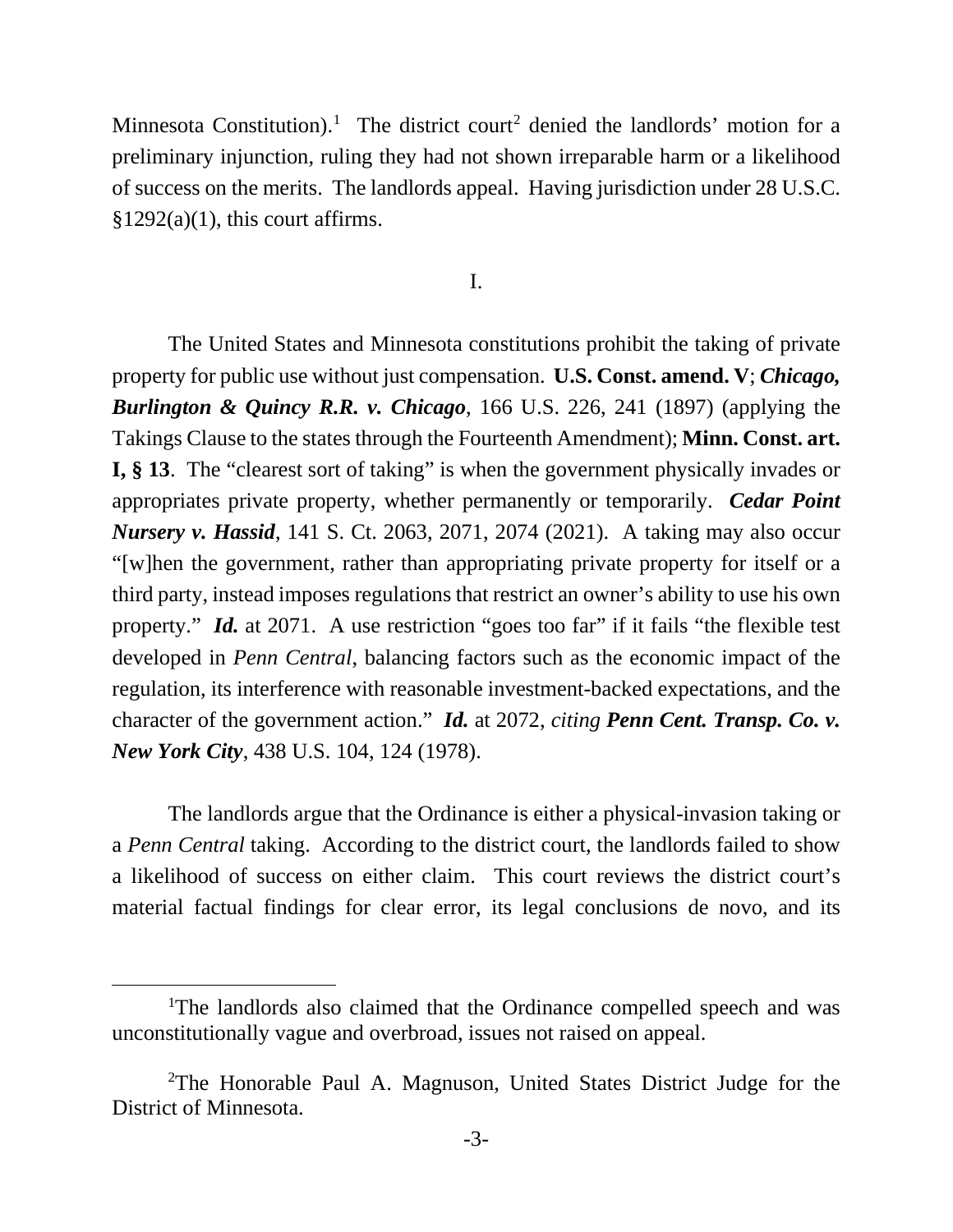ultimate decision to grant or deny the injunction for an abuse of discretion. *Heartland Acad. Cmty. Church v. Waddle*, 335 F.3d 684, 689-90 (8th Cir. 2003).

## A.

 The landlords argue that the Ordinance is a physical-invasion taking. They claim it "authorizes a permanent physical invasion" by "requiring landlords to rent to individuals they would otherwise disqualify." They rely on *Tahoe-Sierra Pres. Council, Inc. v. Tahoe Reg'l Plan. Agency*, 535 U.S. 302 (2002), where owners challenged a multi-year moratoria on property development around Lake Tahoe. The Court acknowledged that "compensation is mandated when a leasehold is taken and the government occupies the property for its own purposes." *Tahoe-Sierra*, 535 U.S. at 322. But the Court rejected the dissent's view that "even a temporary, useprohibiting regulation"—"the functional equivalent of a forced leasehold"—should be governed by physical-taking cases rather than *Penn Central*. *Id.* at 324 n.19, *addressing id.* at 348-49 (dissenting opinion of Rehnquist, C.J.). In *Cedar Point*, the Court reiterated *Tahoe-Sierra's* distinction between physical appropriations and use restrictions. *Cedar Point Nursery*, 141 S. Ct. at 2072 ("The essential question . . . . is whether the government has physically taken property for itself or someone else by whatever means—or has instead restricted a property owner's ability to use his own property. *See Tahoe-Sierra*, 535 U.S. at 321–323, 122 S.Ct. 1465.").

The City stresses the case of *Yee v. City of Escondido*, 503 U.S. 519 (1992). That city's rent-control ordinance (and a state statute) prevented owners of mobilehome rental properties from "decid[ing] who their tenants will be." *Yee*, 503 U.S. at 526 (alteration added). The Supreme Court rejected the owners' physical-invasion argument:

This argument, while perhaps within the scope of our regulatory taking cases, cannot be squared easily with our cases on physical takings. The government effects a physical taking only where it requires the landowner to submit to the physical occupation of his land.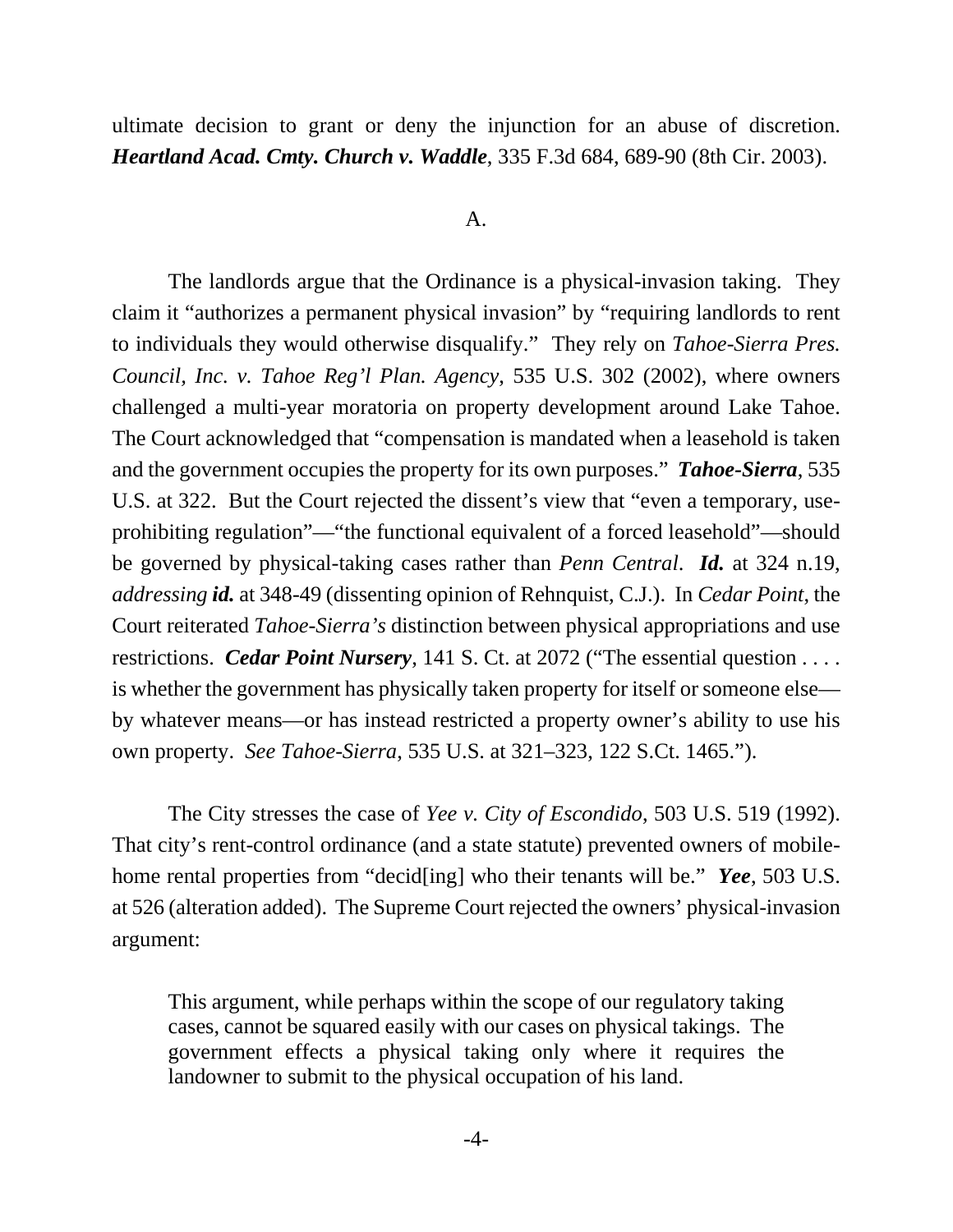. . . .

Petitioners voluntarily rented their land to mobile home owners . . . . Put bluntly, no government has required any physical invasion of petitioners' property. Petitioners' tenants were invited by petitioners, not forced upon them by the government.

. . . .

[P]etitioners conten[d] that the ordinance amounts to compelled physical occupation because it deprives petitioners of the ability to choose their incoming tenants. Again, this effect may be relevant to a [*Penn Central*] regulatory taking argument . . . . But it does not convert regulation into the unwanted physical occupation of land. Because they voluntarily open their property to occupation by others, petitioners cannot assert a per se right to compensation based on their inability to exclude particular individuals.

*Id.* at 527, 527-28, 530-31 (alterations added). Based on this voluntariness rationale, *Yee* held: "When a landowner decides to rent his land to tenants, the government may place ceilings on the rents the landowner can charge, or require the landowner to accept tenants he does not like, without automatically having to pay compensation." *Id.* at 529 (citations omitted).

The landlords counter by emphasizing cases—decided before and after *Yee* indicating that a law may be a physical-invasion taking even if property owners can avoid the law by leaving the regulated industry.

 Before *Yee*, the Court considered a New York statute requiring landlords to install television cables on their residential buildings. *Loretto v. Teleprompter Manhattan CATV Corp.*, 458 U.S. 419, 421 (1982). The Court held that the statute was a physical-invasion taking, even though the landlords could avoid it by leaving the rental business: "It is true that the landlord could avoid the requirements of § 828 by ceasing to rent the building to tenants. But a landlord's ability to rent his property may not be conditioned on his forfeiting the right to compensation for a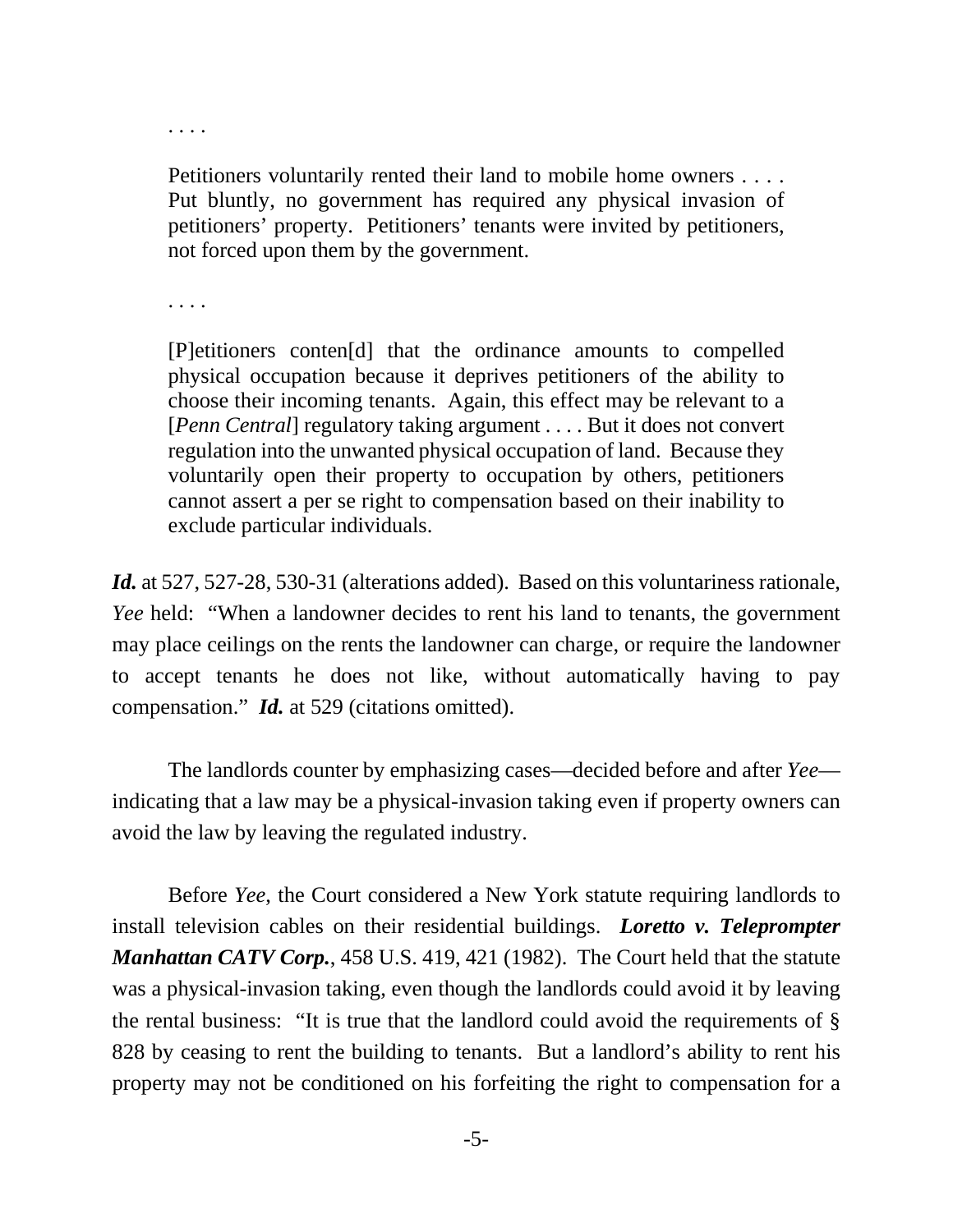physical occupation. Teleprompter's . . . argument proves too much." *Id.* at 439 n.17, *discussed in Yee*, 500 U.S. at 531-32.

After *Yee*, the Court considered a Department of Agriculture mandate that raisin growers set aside part of their crop to the federal government. *Horne v. Dep't of Agric.*, 576 U.S. 350, 355 (2015). The Department, relying on *Yee*, argued that the mandate was not a physical-invasion taking "because raisin growers voluntarily choose to participate in the raisin market." *Id.* at 365. The Court rejected the Department's voluntariness argument:

In *Loretto*, we rejected the argument that the New York law was not a taking because a landlord could avoid the requirement by ceasing to be a landlord. We held instead that "a landlord's ability to rent his property may not be conditioned on his forfeiting the right to compensation for a physical occupation." As the Court explained, the contrary argument "proves too much" . . . . As the Court concluded, property rights "cannot be so easily manipulated."

*Id.*, *citing Loretto*, 458 U.S. at 439 n.17. The dissenting opinion, emphasizing *Yee*, concluded that "the Government may condition the ability to offer goods in the market on the giving-up of certain property interests without effecting a per se taking." *Id.* at 384 (Sotomayor, J., dissenting). The Court did not cite *Yee*. It did discuss cases involving "voluntary exchange" for a "valuable government benefit." *Id.* at 365-66, *discussing Ruckelshaus v. Monsanto Co.*, 467 U.S. 986, 1007 (1984); *Nollan v. California Coastal Comm'n*, 483 U.S. 825, 834 n.2 (1987). But, the Court concluded: "selling produce in interstate commerce . . . is not a special governmental benefit that the Government may hold hostage, to be ransomed by the waiver of constitutional protection." *Id.* at 366.

This court, before *Horne*, applied *Yee's* voluntariness rationale. *See Iowa Assur. Corp. v. City of Indianola*, 650 F.3d 1094, 1098 (8th Cir. 2011) ("Watson is not required to continue storing vehicles on his property, and so long as he still may choose whether to build the fence or forgo placing more than one vehicle outside,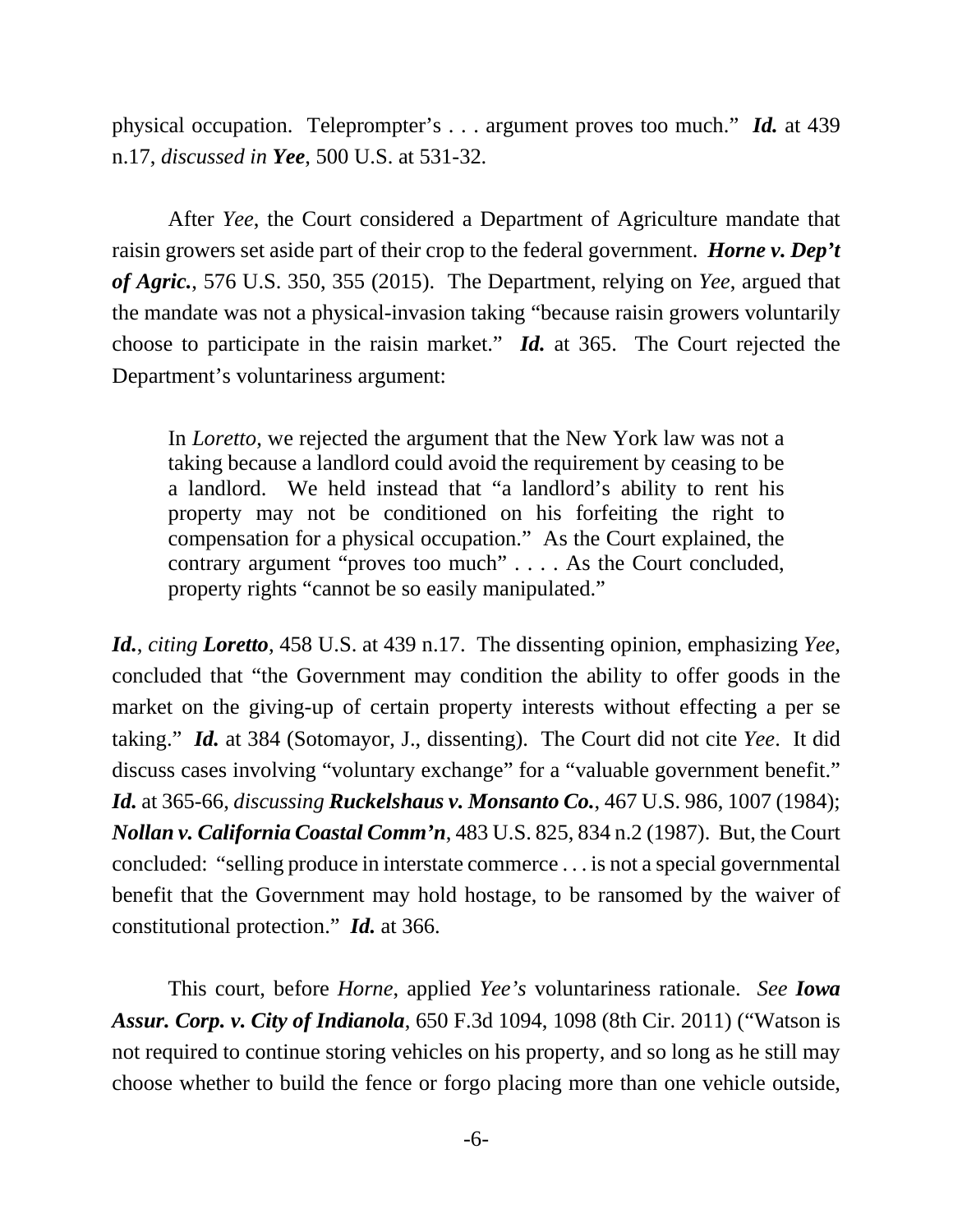he cannot establish . . . a *Loretto* [physical-invasion taking] claim." (alteration added)), *citing Yee*, 503 U.S. at 527. *See also L.L. Nelson Enters., Inc. v. County of St. Louis*, 673 F.3d 799, 806 (8th Cir. 2012) ("[T]he Takings Clause requires compensation if the government authorizes a *compelled* physical invasion of property"), *quoting Yee*, 503 U.S. at 527. But, since *Horne*, this court has not cited *Yee*, while acknowledging *Horne* and its voluntary exchange principle. *See Se. Arkansas Hospice, Inc. v. Burwell*, 815 F.3d 448, 450 (8th Cir. 2016) (citing *Horne*'s voluntarily exchange principle as a limit on a general voluntariness approach to takings analysis).

The Supreme Court has posed the essential question as "whether the government has physically taken property for itself or someone else—by whatever means—or has instead restricted a property owner's ability to use his own property." *Cedar Point Nursery*, 141 S. Ct. at 2072. True, an ordinance that would require landlords to rent to individuals they would otherwise reject might be a physicalinvasion taking. Regardless, the Ordinance here has an "individualized assessment" option that allows landlords to reject individuals due to undesirable criminal, credit, rental, and other history so long as they comply with the Ordinance's procedural requirements (including considering supplemental evidence and providing a written explanation of rejection). Due to the individualized assessment option, the Ordinance is a restriction on the landlords' ability to use their property, not a physical-invasion taking.

## B.

The landlords argue that the individualized assessment option is "illusory" because it is "time-consuming, onerous, expensive, and inefficient to review supplemental information and evidence"—anything the "applicant believes to be relevant"—and because it "would require significant time and attention, including the cost of hiring legal counsel, to properly evaluate and prepare rejections." The landlords emphasize that failure to comply with the Ordinance may result in criminal and administrative penalties, as well as civil suits by aggrieved applicants.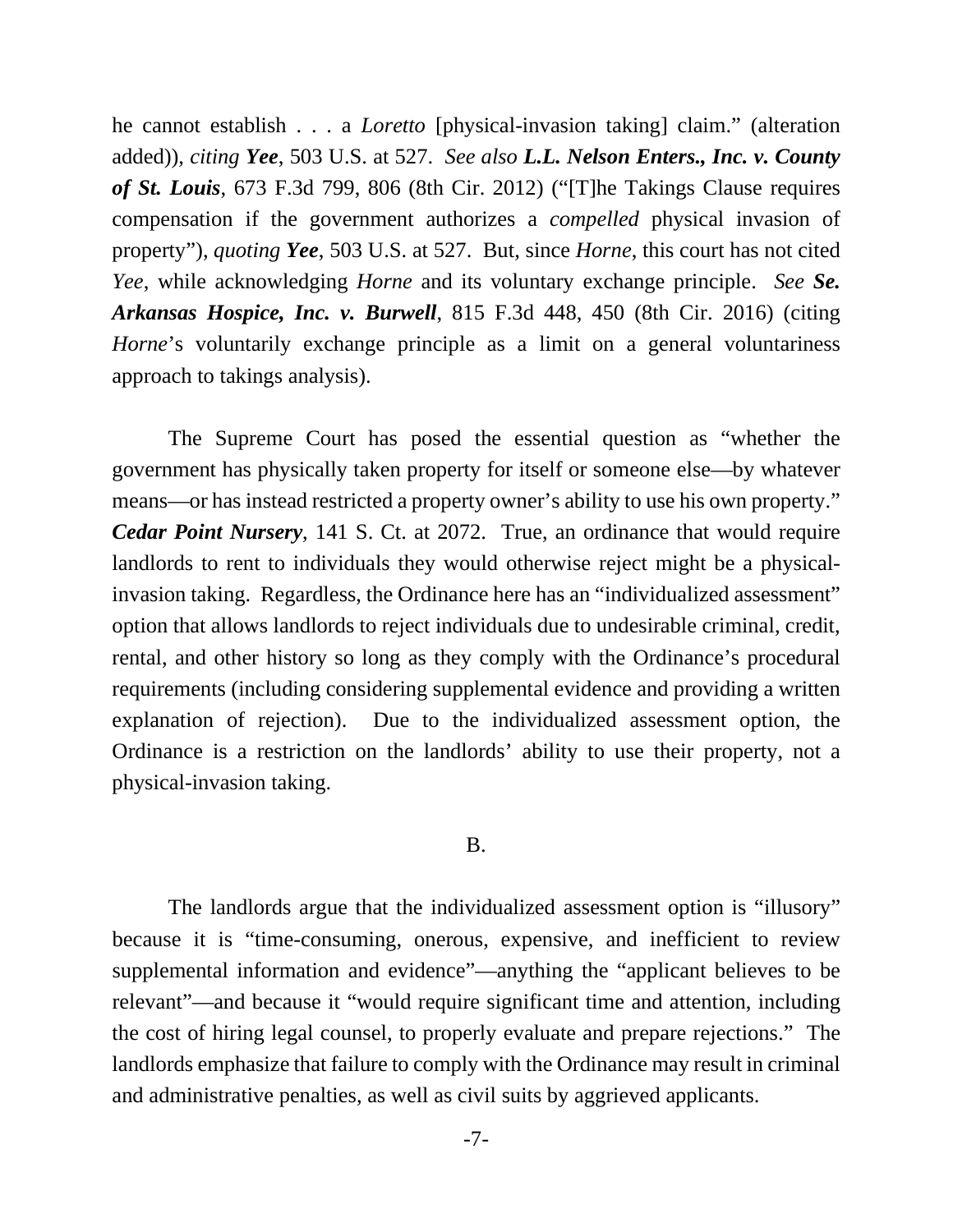This argument is analyzed under *Penn Central*. *See Cedar Point Nursery*, 141 S. Ct. at 2072. The question is whether the landlords demonstrated a likelihood of proving that the individualized assessment option "amounts to a taking" in light of (1) its economic impact, (2) the extent to which it has interfered with distinct investment-backed expectations, and (3) its character. *Id.*, *citing Penn Cent.*, 438 U.S. at 124; *Outdoor Graphics, Inc. v. City of Burlington*, 103 F.3d 690, 695 (8th Cir. 1996).

The district court found that the landlords "offer no evidence in support of their asserted economic harm" and "have not sufficiently demonstrated that the ordinance interferes with their distinct investment-backed expectations . . . ." As the district court noted, the landlords might (but did not) show that, "in the months since the ordinance's effective date, prospective tenants have submitted voluminous additional materials that [landlords] were required to review" or that "third-party screening services . . . now charge [landlords] more for their services because of the ordinance's requirements." These findings of fact are not clearly erroneous. The district court properly ruled that the landlords offered nothing but conclusory assertions of economic impact and interference with investment-backed expectations. *See Get Away Club, Inc. v. Coleman*, 969 F.2d 664, 667-68 (8th Cir. 1992) (dismissing taking challenge where tavern offered only "conclusory assertions" that state-trooper roadblocks caused "great revenue losses").

The district court's findings also resolve the third *Penn Central* factor—the character of the government action. "A 'taking' may more readily be found when the interference with property can be characterized as a physical invasion by government than when interference arises from some public program adjusting the benefits and burdens of economic life to promote the common good." *Penn Cent.*, 438 U.S. at 124 (citation omitted). The Ordinance here is, as discussed, not a physical invasion. It is more akin to "some public program adjusting the benefits of economic life." *Compare Hawkeye Commodity Promotions, Inc. v. Vilsack*, 486 F.3d 430, 442 (2007) (character of state law banning lottery game was more like a public program than a physical invasion because the owner of video lottery machines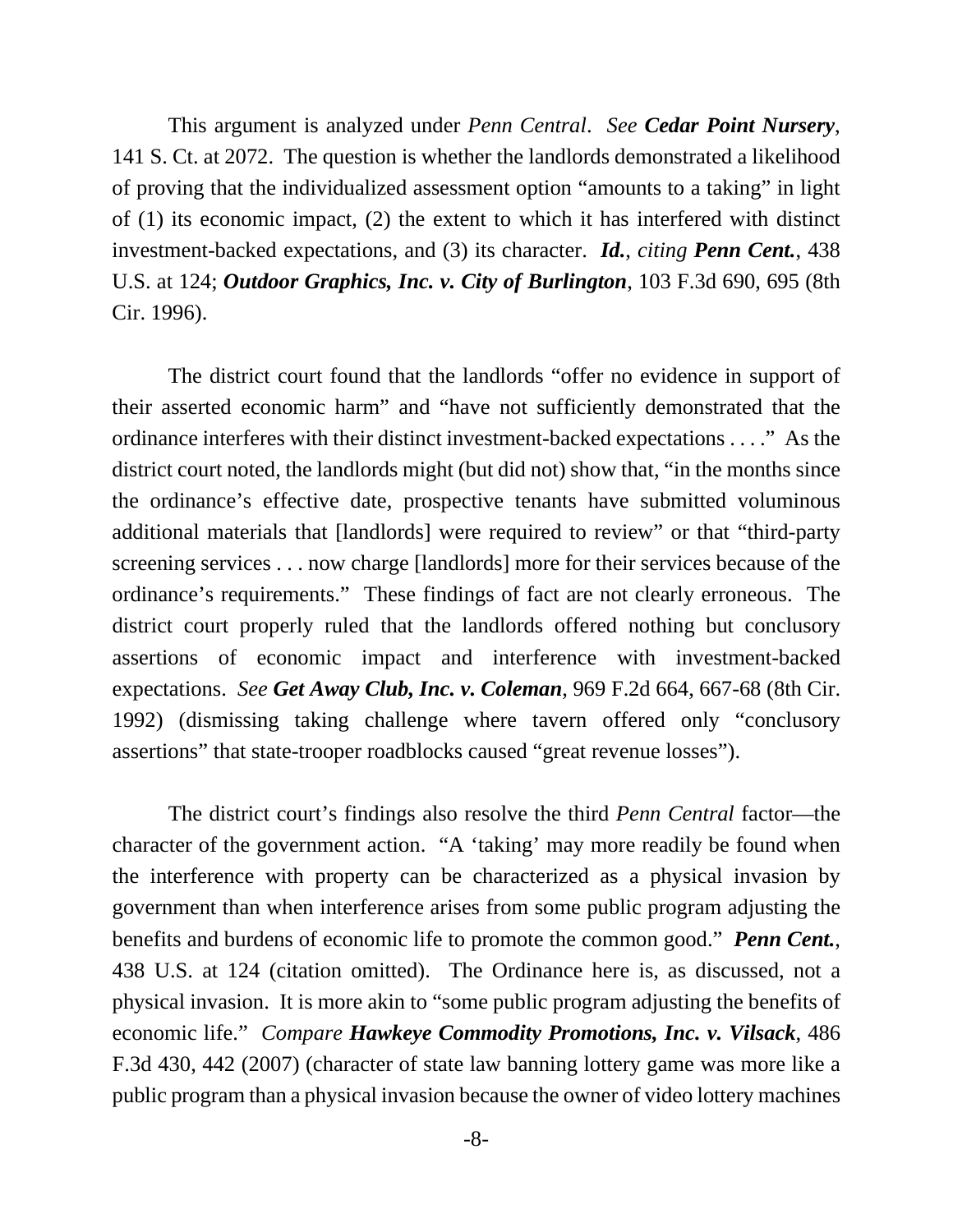"still has the right to possess, lease and sell the machines") *with Hodel v. Irving*, 481 U.S. 704, 716 (1987) ("extraordinary" character of federal statute abrogating the right to leave property to one's heirs—recognized by "the Anglo-American legal system since feudal times"—showed a *Penn Central* taking).

None of the *Penn Central* factors support a taking in this case.

## II.

The doctrine of substantive due process, under the Due Process Clause of the Fourteenth Amendment, "protects unenumerated fundamental rights." *Gallagher v. City of Clayton*, 699 F.3d 1013, 1017 (8th Cir. 2012), *citing Washington v. Glucksberg*, 521 U.S. 702, 720 (1997). If a state law infringes a fundamental right, it must survive strict scrutiny. *Id., citing Glucksberg,* 521 U.S. at 721. Otherwise, this court reviews a statute by "the standard of 'rationally advancing some legitimate governmental purpose.'" *Doe v. Miller*, 405 F.3d 700, 714 (8th Cir. 2005), *quoting Reno v. Flores*, 507 U.S. 292, 306 (1993). The landlords argue that the Ordinance infringes their fundamental right to exclude others from entering and using their property.

True, the right to exclude is "one of the most fundamental elements of property ownership." *Alabama Ass'n of Realtors v. Dep't of Health & Hum. Servs.*, 141 S. Ct. 2485, 2489 (2021). *See Kaiser Aetna v. United States*, 444 U.S. 164, 179-80 (1979) (right to exclude "universally held to be a fundamental element of the property right"); *Loretto*, 458 U.S. at 435 (right to exclude "one of the most treasured strands in an owner's bundle of property rights"); *Lingle v. Chevron U.S.A. Inc.*, 544 U.S. 528, 539 (2005) (right to exclude "perhaps the most fundamental of all property interests"); *Cedar Point Nursery*, 141 S. Ct. at 2077 (right to exclude "a fundamental element of the property right," not "an empty formality, subject to modification at the government's pleasure").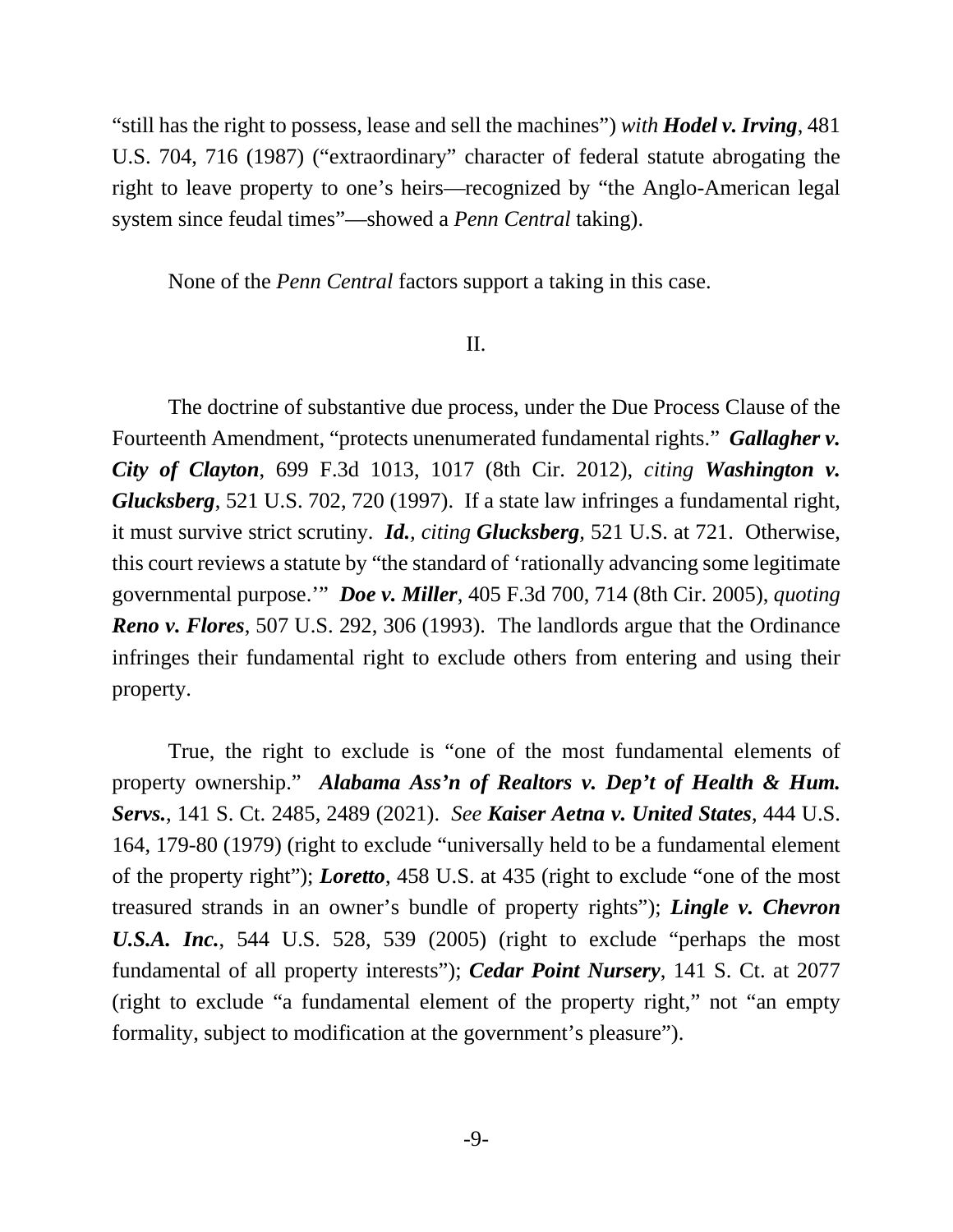The landlords, however, do not cite any authority that the right to exclude is a fundamental right for the purposes of substantive due process. The Supreme Court has indicated otherwise. *See PruneYard Shopping Ctr. v. Robins*, 447 U.S. 74, 84- 85 (1980) (rejecting argument that shopping-mall owners' Fourteenth Amendment due process rights were violated by state constitution provision prohibiting them from excluding individuals for free speech on mall property); *Dolan v. City of Tigard*, 512 U.S. 374, 384 n.5 (1994) (objecting to dissent's suggestion that the Court analyzed a taking claim under substantive due process rather than the Takings Clause). *Cf. Fletcher Props., Inc. v. City of Minneapolis*, 931 N.W.2d 410, 418-20 (Minn. Ct. App. 2019) (concluding that "neither Minnesota nor the nation overall has a history of recognizing the right to rent property as a fundamental right"), *aff'd on other grounds*, 947 N.W.2d 1 (Minn. 2020).

This court need not address whether the right to exclude is a fundamental right under substantive due process. As discussed, the Ordinance does not infringe any right to exclude others from entering and using landlords' property. Rather, it requires them to follow tenant-screening procedures before excluding others, including considering supplemental materials and later providing a written explanation. In evaluating substantive due process claims, it is important to consider the Supreme Court's admonition: "Substantive due process analysis must begin with a careful description of the asserted right." *Doe*, 405 F.3d at 710, *quoting Flores*, 507 U.S. at 302. A careful description of the right asserted here is not "the right to exclude others from property," but rather "the right to exclude others from property without following tenant-screening procedures like considering supplemental materials and providing a written explanation." The landlords have not shown that such a right is "objectively, deeply rooted in this Nation's history and tradition." *Gallagher*, 699 F.3d at 1017, *quoting Glucksberg*, 521 U.S. at 720-21.

Because the Ordinance does not infringe a fundamental right, it is subject to rational basis review. The landlords argue that the Ordinance is not rationally related to a legitimate government purpose because it is ill-designed to accomplish the City's 25 stated "Findings and purpose," including alleviating housing burdens. But